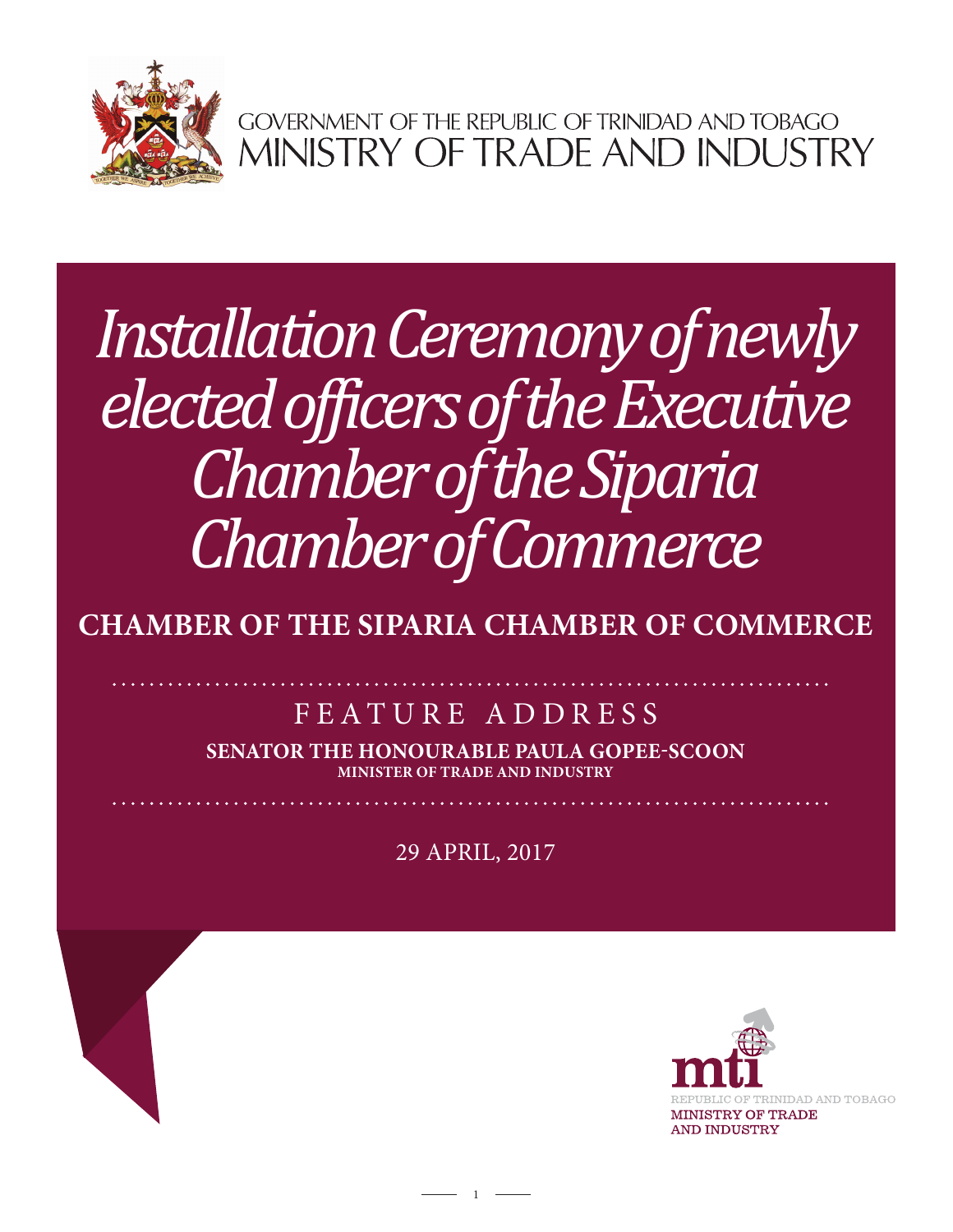It is my pleasure to join you this evening for the Installation Ceremony of the newly elected officers of the Executive of the Siparia Chamber of Chamber and Commerce.

The Siparia Chamber is an example of how the private sector, and more specifically, small, medium and large enterprises—together—can have a significant and positive impact at the community and national levels. With a new Executive, one can expect no less. This new reality we live in today requires strong leaders who are willing to forge new partnerships, develop novel ideas, and foster new and better ways of doing things, not only for greater profits, but for a better standard of living for all in their communities and for a prosperous nation.

Siparia, and by extension South Trinidad, has become a hive of commercial activity and a magnet for investment. In decades past, oil and gas were the primary drivers for economic activity in the Southland; now, you can find a wide mix of goods and services, day or night, here. People like you and groups such as the Chamber and other non-profit organizations and religious institutions have all played a role in Siparia becoming the dynamic and lively community that it is today.

Despite these achievements, systemic problems still exist, which pose a challenge to those not only in Siparia, but business people across Trinidad and Tobago. Equally important is the fact that impediments to doing business for locals also affect potential foreign investors. The Government is seized of the many challenges that exist and the need for relevant, timely and targeted approaches which ultimately will result in increased revenue, foreign exchange and jobs.

We must however be cognizant that the economic, administrative and institutional changes and reforms that must be done cannot be all done overnight. The Government is making tough decisions, but in the same breath, we are doing so with an understanding of the current socio-economic realities facing Trinidad and Tobago.

Business ideas are important. But for ideas to be realized, any business—manufacturing or services much more is required. In the era of globalisation there is a need for firms to be competitive hence the need for infrastructure, incentives and advantages that, can attract the right levels of investments in the right sectors at the right time.

In order to recreate Trinidad and Tobago as a world-class investment destination, the Government has recently approved a National Special Economic Zones Policy. This Policy provides guidelines and recommendations for a new administrative, regulatory and legislative framework in which our economic spaces will be developed in order to attract and keep high quality and strategic, domestic and foreign investments. At the core of this Policy is the development of a new incentives regime, which focuses on both fiscal and non-fiscal measures that lessen the burden on investors, whilst generating income, jobs and commercial activity within the economy.

The primary objectives of the Policy are as follows:

- i. to expand the country's revenue base;
- ii. to increase and diversify exports from and investments in economic zones;
- iii. to increase and enhance private sector participation in the economy through, inter alia, SEZ development and operations;

 $\overline{\phantom{a}}$  2  $\overline{\phantom{a}}$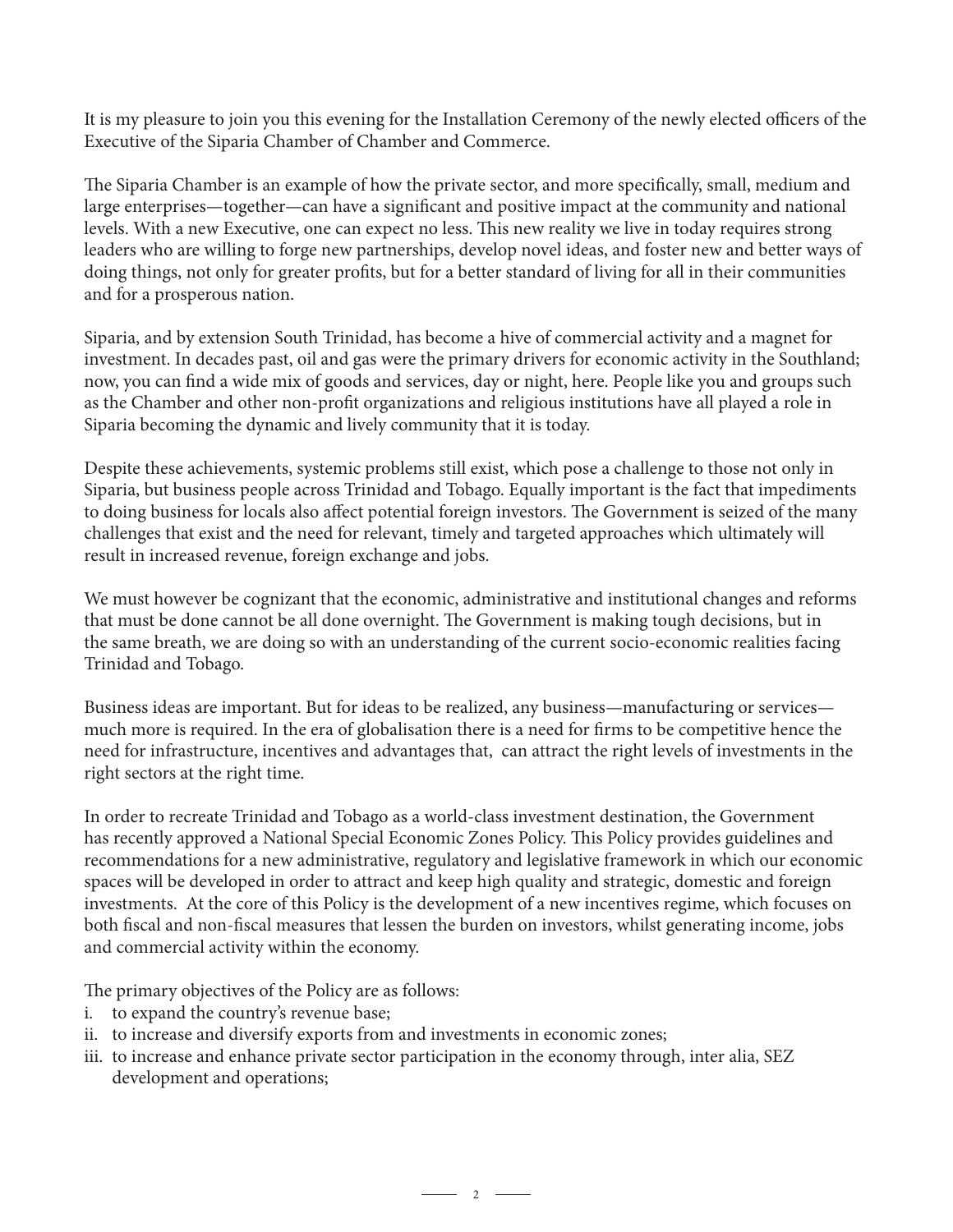- iv. to integrate SEZ enterprises with national developmental objectives to facilitate economic development across all regions of the country; and
- v. to increase compliance of SEZ operations with local, regional and international standards and laws.

In developing this new SEZ Policy and related incentives, the Government took into consideration several countries and regions including Jamaica, Cuba, Costa Rica, South Africa, China and Singapore, and extracted the best possible examples of rules, regulations and procedures that would best fit Trinidad and Tobago.

To create real opportunities for diversification and new investment, the Government is specifically targeting areas such as high value-scale manufacturing, as well as services such as information and communication technology which includes software development, animation, and business process outsourcing. The new SEZ regime will also seek to facilitate in a targeted and planned manner, maritime services (transshipment and dry-docking, yachting); and aviation services and the creative sector (which include film, fashion and music).

After all, special economic zones have been the platform through which China's Shenzen region has become a mecca for electronics manufacturing; Dubai as the global center for precious metals; California's Silicon Valley as the initiator of trend-setting technologies. If we are to compete globally, Trinidad and Tobago must create new globally attractive spaces. This is why this Government is pleased to have completed the development of Phase 1 of the Tamana Intech Park at Wallerfield (which now has 21 lots of varying sizes from 0.7 to 21 acres outfitted with water, electricity and fiber optic communications available to investors) as well as the Point Fortin Industrial Park. We are also pushing ahead to start construction of a new Agro-processing Park in Moruga as well as the tenanting of the Piarco Aeropark.

## **INVESTMENT FRAMEWORK**

Physical infrastructure dominates the investment headlines; however, one area that is often overlooked is the administrative infrastructure that facilitates the investor throughout the investment process. In other words, it does not matter how many acres and buildings are available; if investors do not have some level of assurance of whether or not their investments will be considered, and if so, how long it would take to receive the necessary regulatory approvals. To address such concerns, I am pleased to announce that Cabinet recently approved a new Approval and Facilitation Investment Framework. Among the objectives of this framework are to:

- serve as a mechanism through which all high-level investment decisions in the non-energy sector can be made efficiently and effectively;
- facilitate investors in need of regulatory compliance with laws and/or regulations at the national level;
- simplify the regulatory decision processes (registration, licensing, permitting, land allocation) by increasing transparency, clarifying regulations and improving quality and timeframe of service;
- provide pre-approval services (market and business data, investment opportunities etc.) to investors; and
- facilitate post-approval services (permits, approvals, import of equipment & raw materials, work permits, etc.) to investors.

This new administrative framework will provide investors with the confidence to submit proposals for new projects that are unique, with the potential for new jobs and significant growth outside of the energy sector. In addition to vetting by invesTT, and review by an Inter-Ministerial Committee to expedite

 $\overline{\phantom{1}}$  3  $\overline{\phantom{1}}$